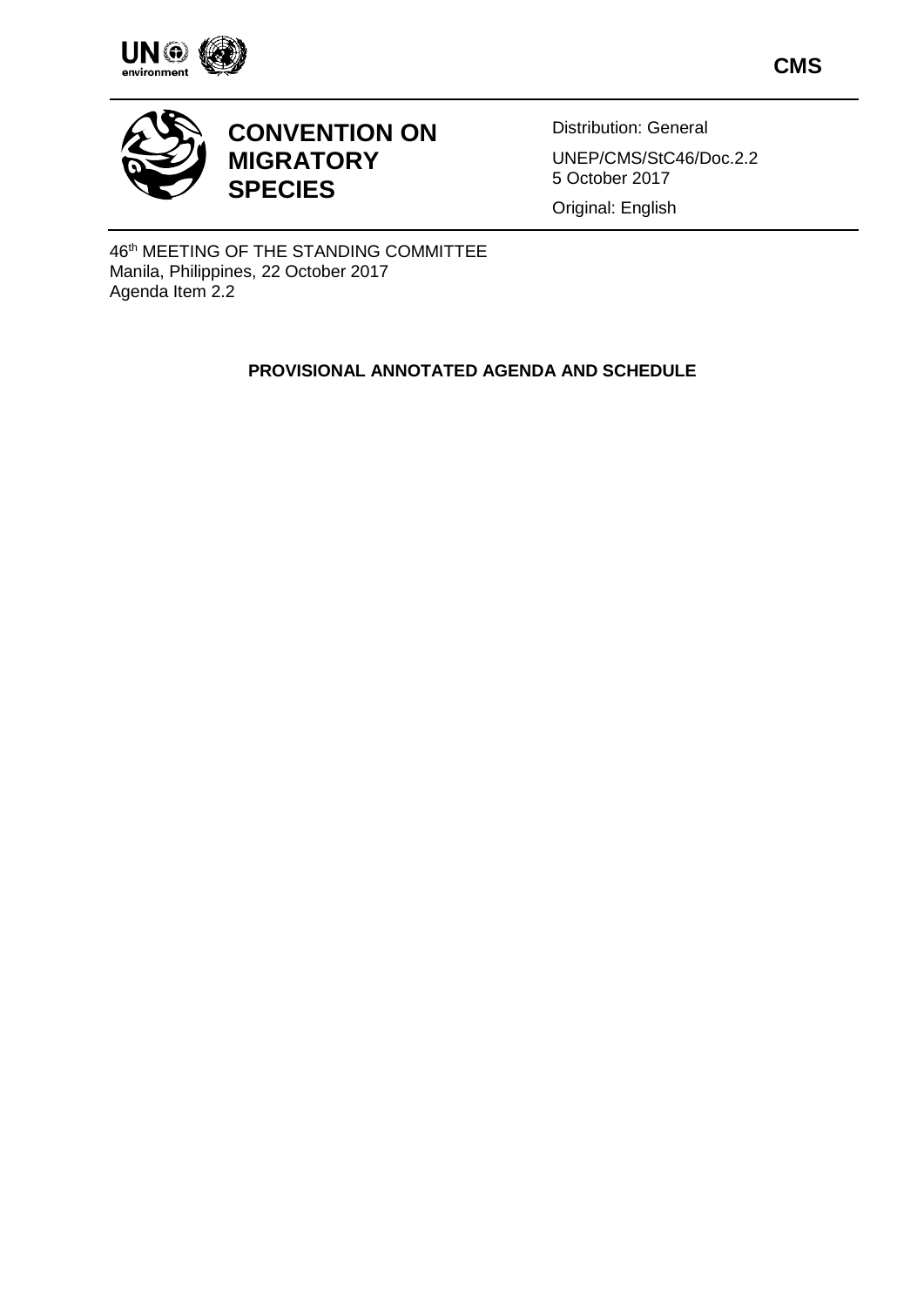## Sunday 22 October 2017

## **46 th MEETING OF THE CMS STANDING COMMITTEE**

| <b>Time</b>     | <b>Agenda Item</b>                                                                                                                                                                                                                                   | <b>Document</b>                  | <b>Comments/ Expected outcome</b>                                                                                                                                                                                                                                                                                                                                                                                                                                                                                                                                                                                                                                                                                                                                                               |
|-----------------|------------------------------------------------------------------------------------------------------------------------------------------------------------------------------------------------------------------------------------------------------|----------------------------------|-------------------------------------------------------------------------------------------------------------------------------------------------------------------------------------------------------------------------------------------------------------------------------------------------------------------------------------------------------------------------------------------------------------------------------------------------------------------------------------------------------------------------------------------------------------------------------------------------------------------------------------------------------------------------------------------------------------------------------------------------------------------------------------------------|
|                 |                                                                                                                                                                                                                                                      |                                  |                                                                                                                                                                                                                                                                                                                                                                                                                                                                                                                                                                                                                                                                                                                                                                                                 |
| $09:00 - 10:00$ | <b>Registration</b>                                                                                                                                                                                                                                  |                                  |                                                                                                                                                                                                                                                                                                                                                                                                                                                                                                                                                                                                                                                                                                                                                                                                 |
| $10:00 - 13:00$ | 1. Opening remarks and introductions                                                                                                                                                                                                                 |                                  | The Chair will open the Meeting followed by a welcoming address by<br>the Executive Secretary.                                                                                                                                                                                                                                                                                                                                                                                                                                                                                                                                                                                                                                                                                                  |
|                 | <b>Adoption of the Agenda</b><br>2.<br>2.1. Provisional Agenda and Documents<br>2.2. Provisional Annotated Agenda and<br>Schedule                                                                                                                    | StC46/Doc.2.1<br>StC46/Doc.2.2   | The Chair will invite the Meeting to review the documents and will<br>propose them for adoption. Expected outcome: Agenda and Schedule<br>adopted                                                                                                                                                                                                                                                                                                                                                                                                                                                                                                                                                                                                                                               |
|                 | Adoption of the Amendments to the<br>3.<br><b>Standing Committee Rules of Procedure</b>                                                                                                                                                              | StC46/Doc.3                      | Secretariat will introduce the document and<br>The<br>propose<br>amendments for adoption. Expected outcome: Rules of Procedure<br>adopted.                                                                                                                                                                                                                                                                                                                                                                                                                                                                                                                                                                                                                                                      |
|                 | Report of the 45 <sup>th</sup> Meeting of the CMS<br>4.<br><b>Standing Committee</b><br>4.1. Adoption of the Report of the 45 <sup>th</sup> Meeting<br>4.2. Follow up on the 45 <sup>th</sup> Meeting                                                | StC46/Doc.4.1<br>No document     | The Secretariat will introduce the final draft of the Report of the 45 <sup>th</sup><br>Meeting of the Standing Committee and propose it for adoption and<br>will summarize the follow up on StC45.<br><b>Expected outcome:</b> StC45 report adopted; Progress on follow up on<br>StC45 noted.                                                                                                                                                                                                                                                                                                                                                                                                                                                                                                  |
|                 | 5.<br>Process for the Election for the next<br>triennium of the new Members of:<br><b>Standing Committee (StC)</b><br>8.1.<br>StC Finance and Budget Sub-Committee   No document<br>8.2.<br>Sessional Committee of the Scientific<br>8.3.<br>Council | COP12/Doc.17.1<br>COP12/Doc.17.2 | The Secretariat will introduce the documents and the process with<br>respect to election of new Members of the StC, the StC Finance and<br>Budget Sub-Committee and the Sessional Committee of the Scientific<br>Council. StC regional members will report on the status of the<br>consultations within their regions as regards the candidates for the<br>members of Sessional Committee selected regionally. StC regional<br>members will be encouraged to communicate any agreement on<br>recommended candidates to their regional groups during COP12.<br>Expected outcome: Process to elect new Members of these<br>Committees noted. Recommendations to COP12 concerning the<br>membership of the Sessional Committee of the Scientific Council for<br>the triennium 2018-2020 finalized. |